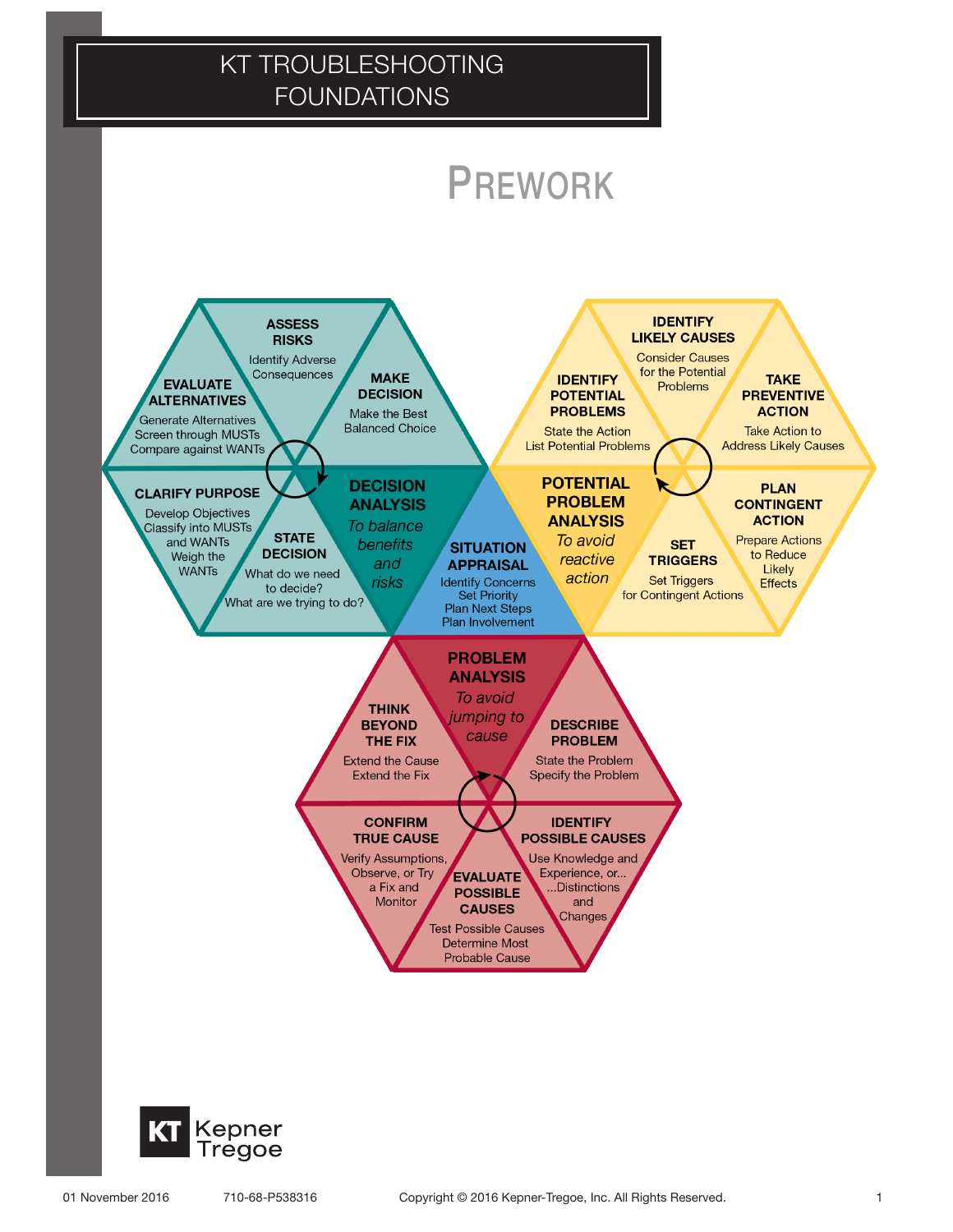### Kepner-Tregoe Troubleshooting Foundations Prework

### Introduction

The purpose of this pre-workshop information is to prepare you to attend the *KT Troubleshooting Foundations*  workshop. It includes workshop objectives, a description of the learning process, and instructions on how to prepare for the workshop.

### What You Will Learn

The workshop is designed to build your critical thinking capabilities for:

- Solving problems;
- Asking questions to support related data gathering; and
- Handling complex issues.

### How You Will Learn

The workshop is based on a proven, systematic learning design that consists of the following:

- Exercises structured to help you examine your current concern resolution skills.
- Concept briefings and discussions about the steps in the process.
- Concept practice using scenarios, with instructor feedback.
- Concept application on work-related concerns, with instructor feedback.
- Plan for the continued use of this process back at work.
- Tools that support continued use of this process.

You will learn the concepts in full group, then practice and apply them individually or in small groups. This will enable you to test your understanding of the concepts and benefit from a variety of perspectives.

In order to participate more effectively in the workshop, read Chapters 1, 2, and 7 from *The New Rational Manager* and then complete the pre-workshop information. These chapters can be downloaded as PDFs using the following link: http://tiny.cc/TFprework. *The New Rational Manager* is available as an eBook. Instructions to download it will be given to you by your instructor in the workshop.

### **Preparation**

To get the most from this workshop and to make it a high-value experience for you and your organization, you will need to do three things:

- Identify your reasons for attending the workshop (your personal learning objectives);
- Identify your work-related concerns that you can address during the workshop; and
- Identify information you will need to make progress on your work-related concerns.

#### *Personal Learning Objectives*

In preparation for the *KT Troubleshooting Foundations* workshop, you will need to develop your own set of learning objectives. To help identify these objectives, ask:

*By the end of the workshop, what do I expect to have learned? What do I expect to be able to do differently when I return to my job? How will I know this has been a valuable learning experience for me? How will my success be measured in applying what I have learned back at work?*

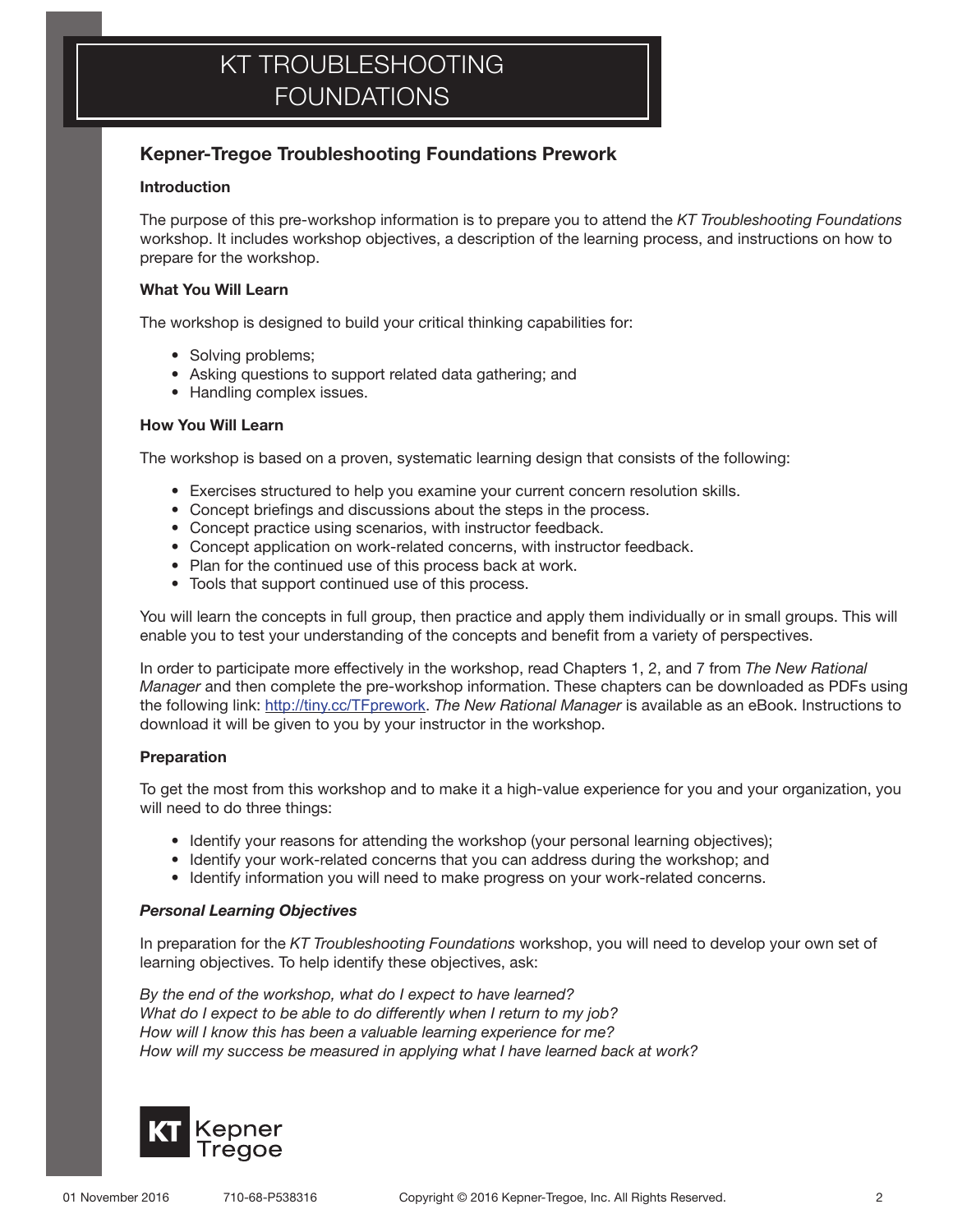List your three to five most important personal learning objectives here:

Please meet with your manager to discuss and agree on these objectives before the workshop. You will be asked to share these objectives with the instructor and the other learners.

#### *Work-Related Concerns*

During the workshop, you will spend a significant amount of time applying the concepts and techniques to your work-related concerns. Please use the following questions to create a list of concerns. Once the workshop is underway, you will be asked to select concerns that can be best addressed by the troubleshooting concepts.

Situation Appraisal is a rational process for systematically planning the resolution of concerns. To prepare for Situation Appraisal, ask:

*What concerns do I face that are confusing, unclear, tough, complex, or new? What concerns do I need to resolve first? What concerns will require me to take various actions to resolve them? What concerns will require the involvement of others for their resolution?*

Examples:

- Desktop software needs to be upgraded
- A major customer has chosen to end their relationship with us
- Complaints about our Model XXX router are increasing
- Need to decide on new security appliance

List three to five work-related concerns here:

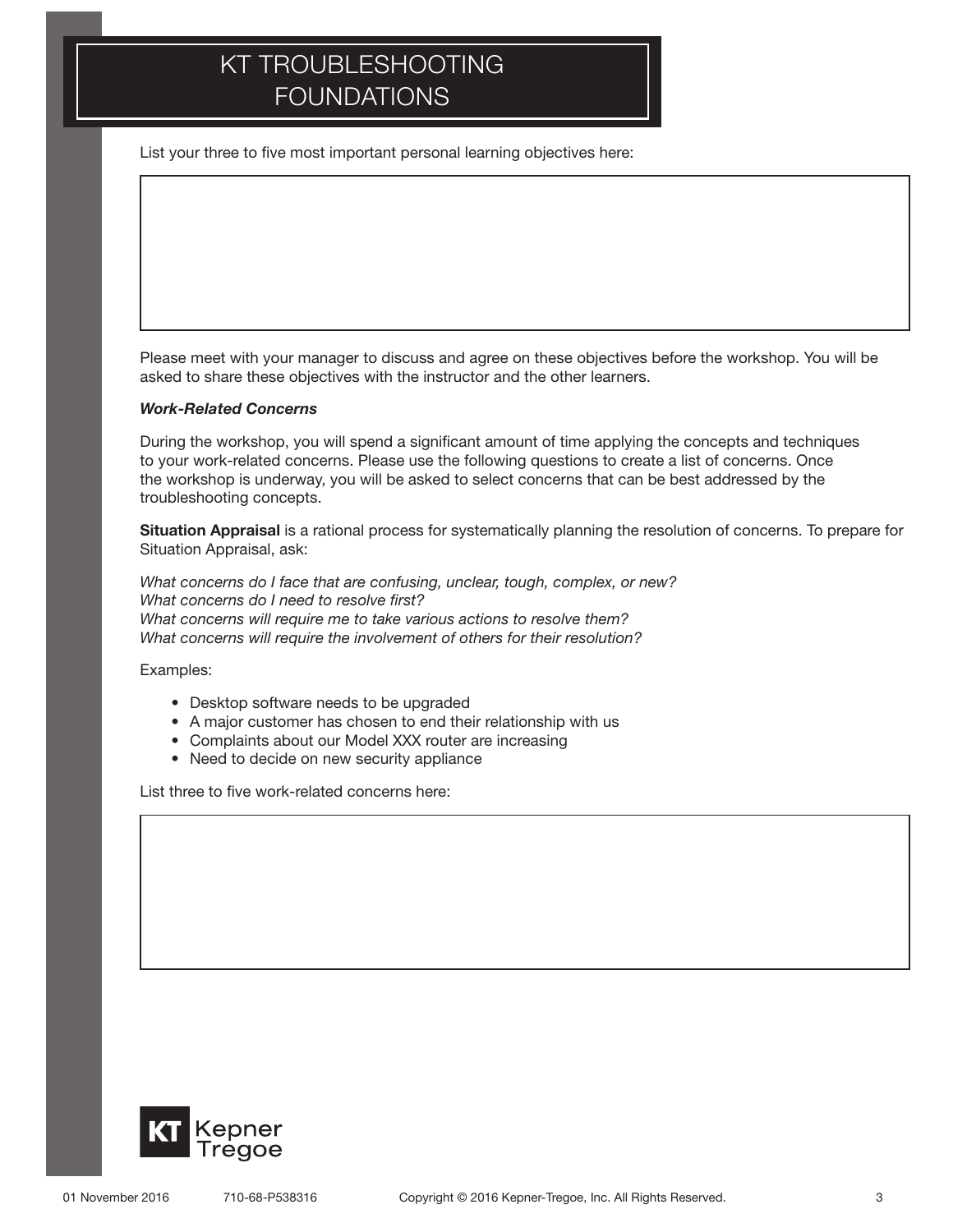Problem Analysis is a rational process for finding the cause of a positive or negative deviation. To prepare for Problem Analysis, ask:

*What problems do I face that are confusing, unclear, tough, complex, or new? What problems do I need to solve? What problems will require me to recommend a fix? What problems will I be involved in guiding or advising?*

Examples:

- • Toronto users are unable to connect with the Princeton office
- Server XXX CPU usage is 18% higher than normal
- • Users unable to access shared drive
- Model XX batteries will not hold charge

List three to five positive or negative deviations here:

#### *Information Relevant to Your Work-Related Concerns*

To work towards resolving your concerns during the workshop, you will need information that is relevant to the priority concerns you have identified. Such information might include:

- Reports or studies
- • E-mails or other correspondence
- Production data or performance reports
- • Descriptions of job methods and procedures
- Project or business plans
- • Information about alternatives, such as résumés, curriculum vitae, catalogs, proposals, etc.
- Evidence of a problem, such as samples of defective products

#### Ask the following questions:

*If others were assisting me with this issue, what information would they need? How much information can I recall accurately from memory? Which concerns require me to review specific documents?*